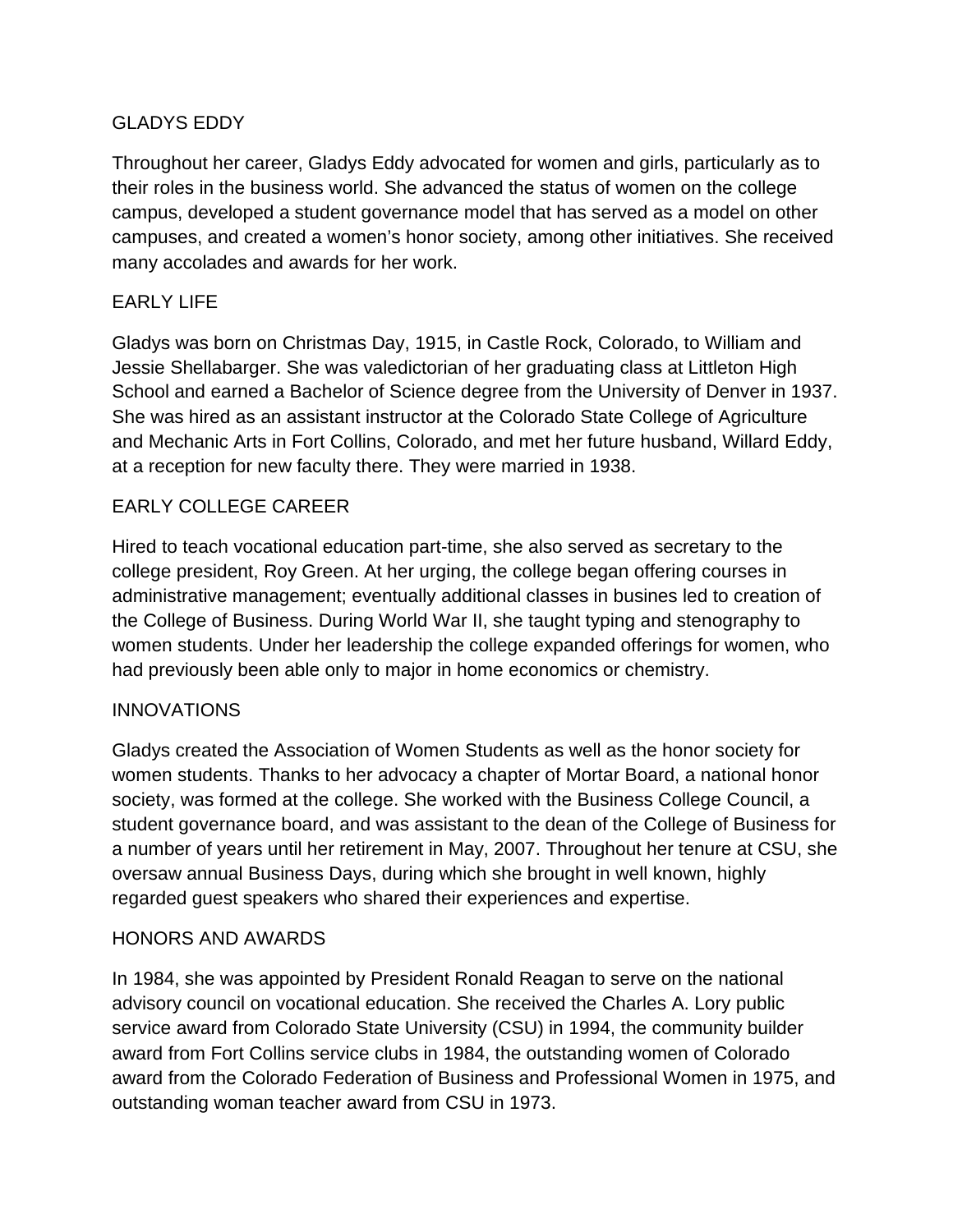### HER LEGACY

Through her work and her actions, Gladys Eddy promoted the status of women and girls, beginning well before the women's rights movement gained attention and achieved progress in the United States. As a professional woman in what was primarily a man's field, she demonstrated skill, initiative and the ability to do her job well, thereby helping to forge a place for women in the world of business. She was an excellent teacher for whom her students had great respect.

### QUESTIONS

- 1. How could women and girls promote their rights in the 1930s? What rights might they not have had?
- 2. When a woman works in a male-dominated field, what difficulties might she encounter? How can she overcome them?
- 3. What qualities make a person a good teacher?
- 4. Why would it have been helpful for women to know typing and stenography during World War II?

# **GLOSSARY**

Accolades—honors, compliment Advisory—offering guidance rather than having authority Advocacy—speaking on behalf of someone or something Forge—create, form Stenography—a way of taking dictation Vocational—having to do with work, particularly in trades such as carpentry

# TIMELINE

December 25, 1915—birth in Castle Rock, Colorado May, 1933—graduation from high school as valedictorian May, 1937—graduation from Colorado A & M College with a degree in business Fall, 1937—hired as a part-time instructor at the Fort Collins college 1938—marriage to Willard Eddy. They had two children, Sandra and Bill. 1937- May, 2007—instructor, secretary and assistant to the dean of the College of Business until retirement 2010—death at age 94.

#### BIBLIOGRAPHY

"In Memory: Gladys Eddy." Colorado State University Student News online. September 10, 2011.